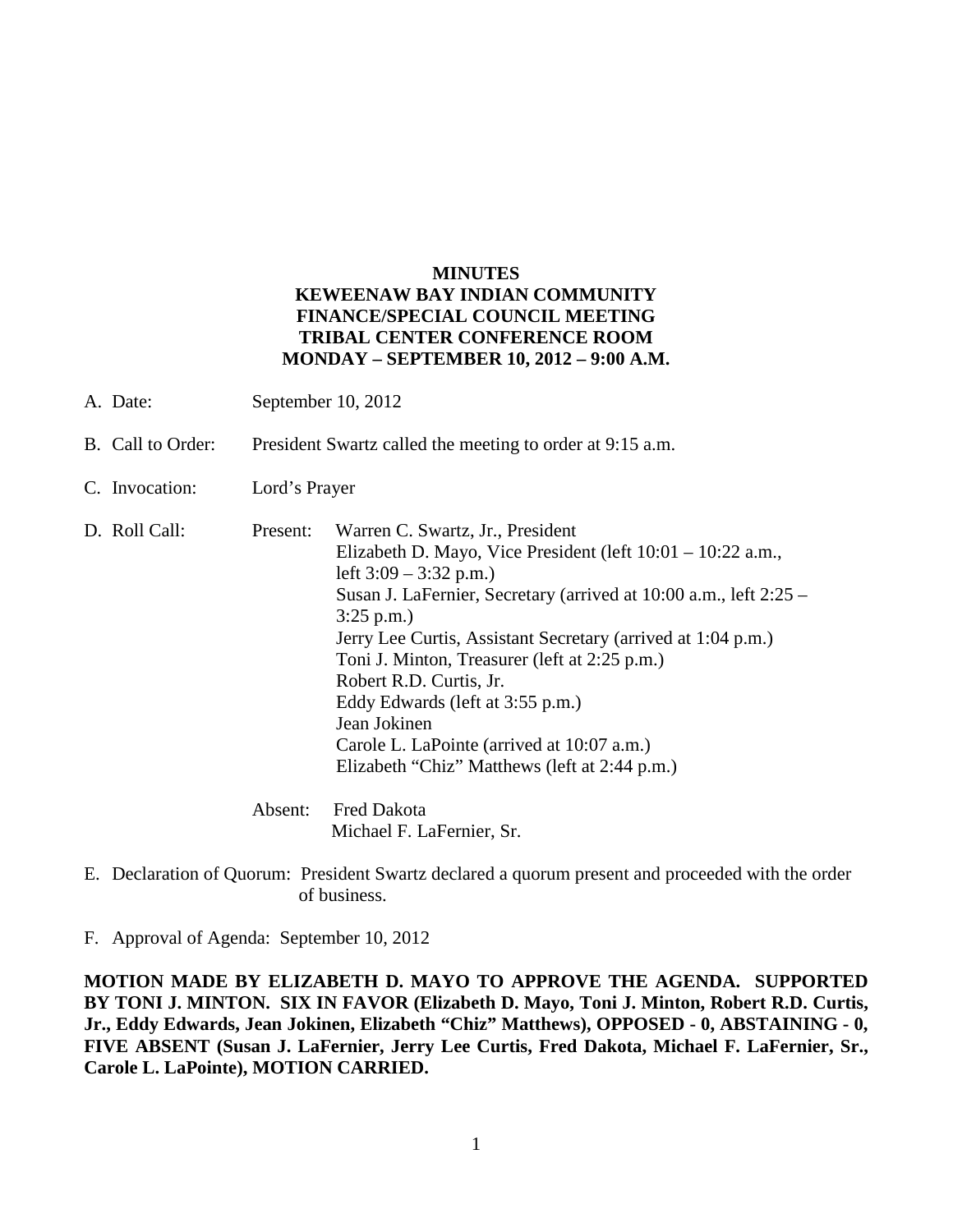G. Closed Session:

MOTION MADE BY TONI J. MINTON TO GO INTO CLOSED SESSION AT 9:20 A.M. AND ALLOW KBIC MEMBERS TO ATTEND.

Motion died for lack of support.

**MOTION MADE BY ELIZABETH D. MAYO TO REVIEW THE BUDGETS IN OPEN SESSION. SUPPORTED BY EDDY EDWARDS. SIX IN FAVOR (Elizabeth D. Mayo, Toni J. Minton, Robert R.D. Curtis, Jr., Eddy Edwards, Jean Jokinen, Elizabeth "Chiz" Matthews), OPPOSED - 0, ABSTAINING - 0, FIVE ABSENT (Susan J. LaFernier, Jerry Lee Curtis, Fred Dakota, Michael F. LaFernier, Sr., Carole L. LaPointe), MOTION CARRIED.**

**Susan LaFernier arrived at 10:00 a.m.** 

**Vice President Mayo left at 10:01 a.m.** 

#### **Carole LaPointe arrived at 10:07 a.m.**

Present: Larry Denomie III, Sarah Maki, Francis LaPointe, Dawn Richards, Roger Duschene, Allen **Gauthier** 

President Swartz gave an overview. The proposed Tribal Operating budget FY2013 is \$17 million and is approximately over by \$2.7 million. There are government budgets overspent presently and additional dollars have been approved for 2012.

1. Jennifer Misegan/Jeanne Kauppila - Enrollment/Motor Vehicle

# **Vice President Mayo returned at 10:22 a.m.**

#### **Break: 10:50 – 11:02 a.m.**

2. Lynn Haataja - Gaming Commission

# **Lunch: 12:04 – 1:04 p.m.**

3. David Haataja/Dale Shalifoe – Baraga/Marquette Casinos

# **Jerry Lee Curtis arrived at 1:04 p.m.**

**Toni Minton left at 2:25 p.m.** 

**Break: 2:25 – 2:42 p.m.** 

**Susan LaFernier left 2:25 – 3:25 p.m.**